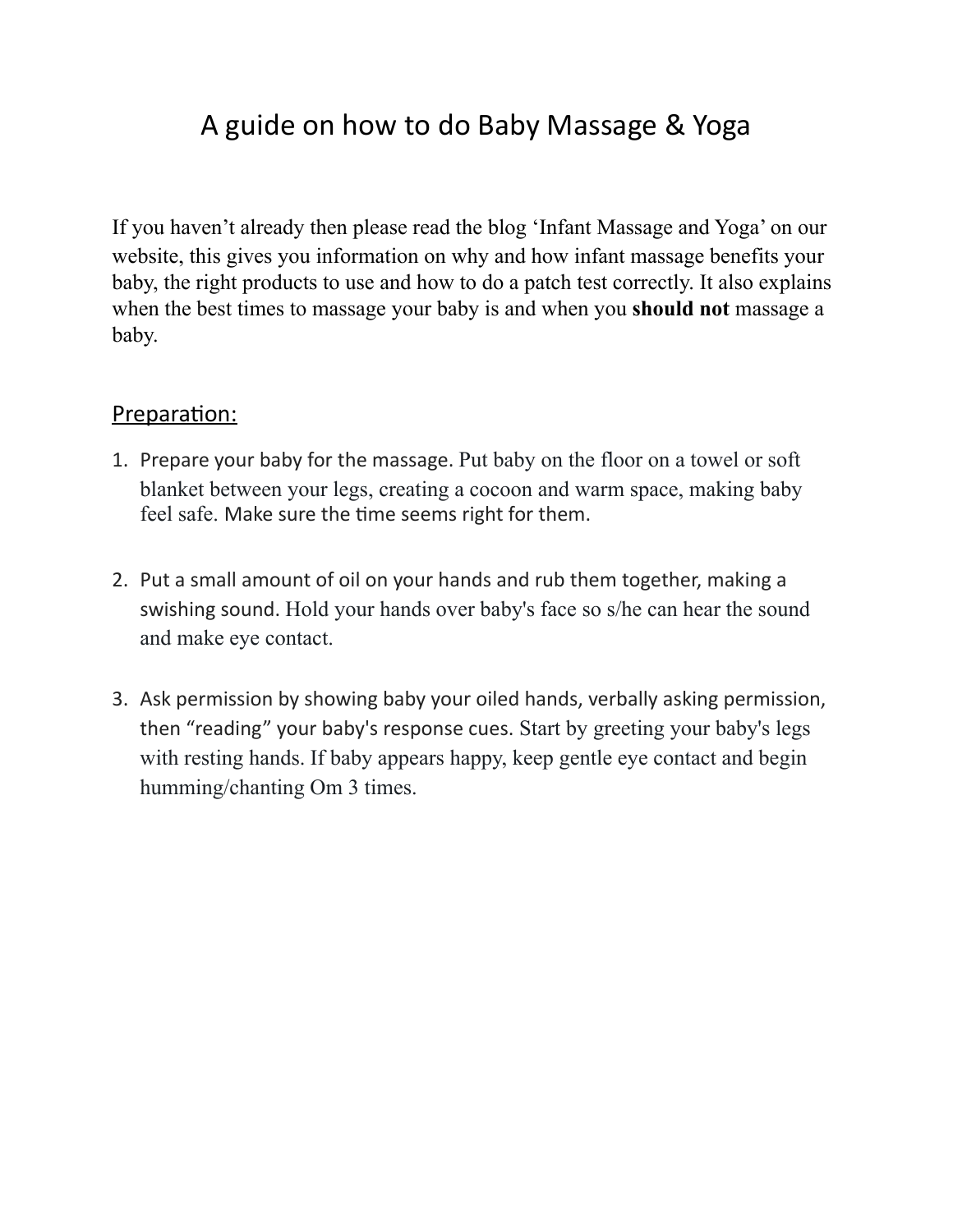# Legs and Feet Massage Routine – Week 1

- 1. Leg warming stroke Hold one foot in your opposite hand. Gently glide your hand up the leg from ankle to hip, circling the hip several times and then return down to the ankle before switching hands to glide up the other side of the leg. Repeat 3 times on each side of the leg. **Song** – Incy Wincy Spider
- 2. Cup & Glide Hold babies' ankle with one hand. Create a C shape with the other hand and gently glide up the entire leg to the hip. Repeat 6 times. **Song** - One potato, two potato, three potato, four....
- 3. Hug and Glide Place both hands in a C shape around baby's ankle, gently hugging the leg as you glide the hands up the leg to the top of the thigh, in a twist & turn motion and back down to the ankle.
- 4. Thumb press Gently support ankle with hands place both thumbs at the base of the heel & gently apply pressure from heel to base of the toes. Repeat six times.
- 5. Thumb over Thumb Gently support ankle with hands place both thumbs at the base of the heel & gently glide thumbs one over the other, up sole of the foot to base of toes. Foot relaxer using thumbs draw little circles all over the top of the foot and around the ankle. Then draw little circles on the sole of the foot and around the heel. Repeat 3 times.
- 6. Toe rolls Gently massage each toe between your thumb and forefinger. Gently swivel fingers from base of each toe to the top and gently squeeze each tow as you release them. Repeat twice. **Song –** This little piggy went to market…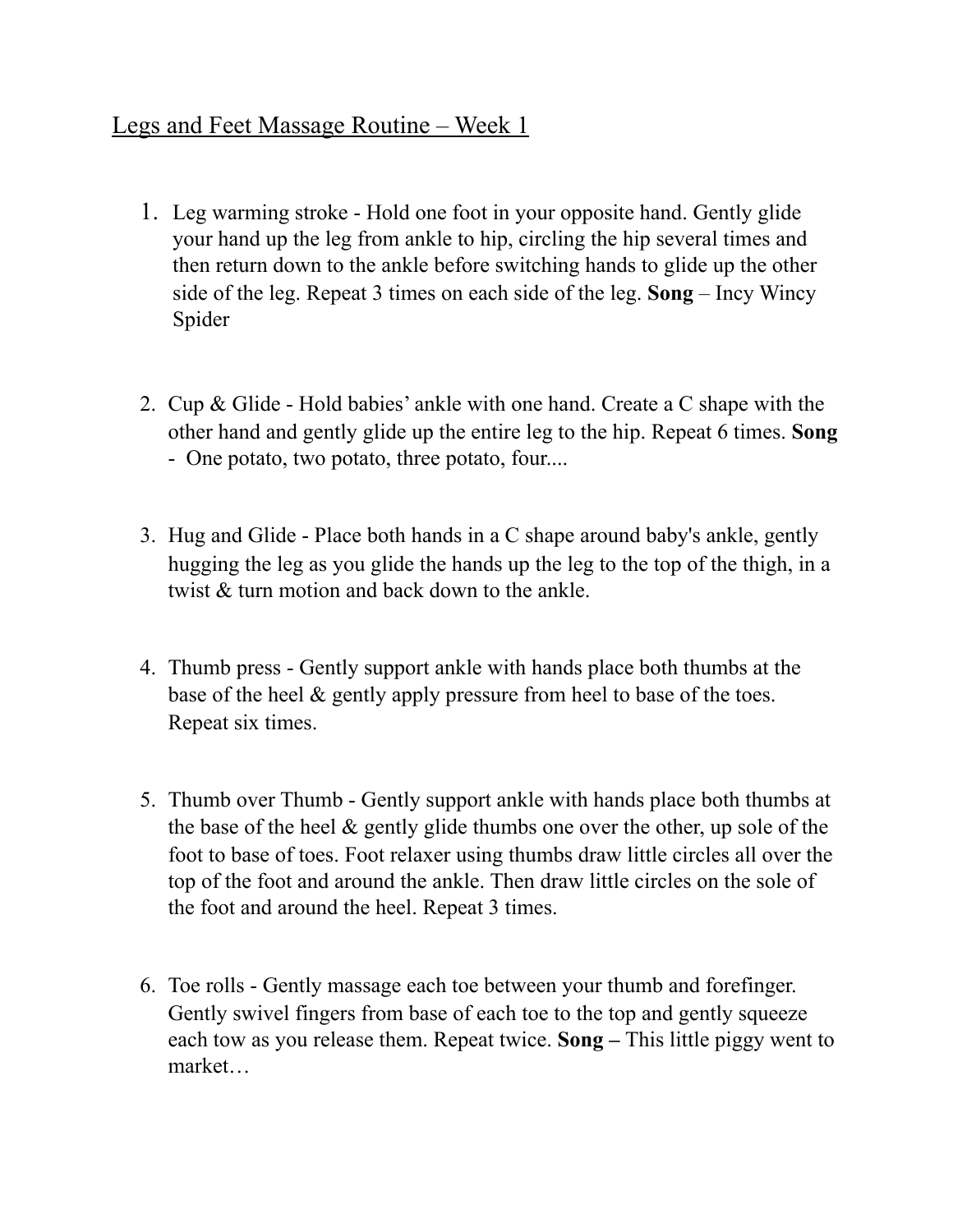- 7. Calming Point Place thumb between big and middle toe. Hold for up to 40 seconds.
- 8. Top of foot and ankle circles

 Gently support ankle with both hands. Using the thumbs apply gentle pressure in a circular motion form base of toes on top of the foot out to sides around the ankles. Repeat 6 times.

9. Leg Rolls

Gently support thigh between open palms and begin rolling the leg between palms gently glide hands back down to ankle ending with resting hands. **Song –** Jelly on a plate…

#### Baby Yoga – Week 1

#### Hip opening sequence

Aims: Open the hip and knee joints in order to tone the deeper muscles of the body around the base of the spine.

*Note:* There is a great deal of variation in the suppleness of baby's joints. Be gentle and do not force a movement: you may notice one hip joint is less flexible than the other, which is fairly common.

# **1. Knees to chest – Stimulates digestive system and can produce a bowel movement.**

Hold top of legs just under the knees and bend them open, slightly wider than the hips. Press knees firmly on the sides of abdomen, just under the ribcage.

Release pressure and repeat 2-3 times, taking your time and relaxing completely in-between without lifting your hands.

*Note* – If baby seems uncomfortable, and abdomen feels hard, massage it gently and try the movement again later.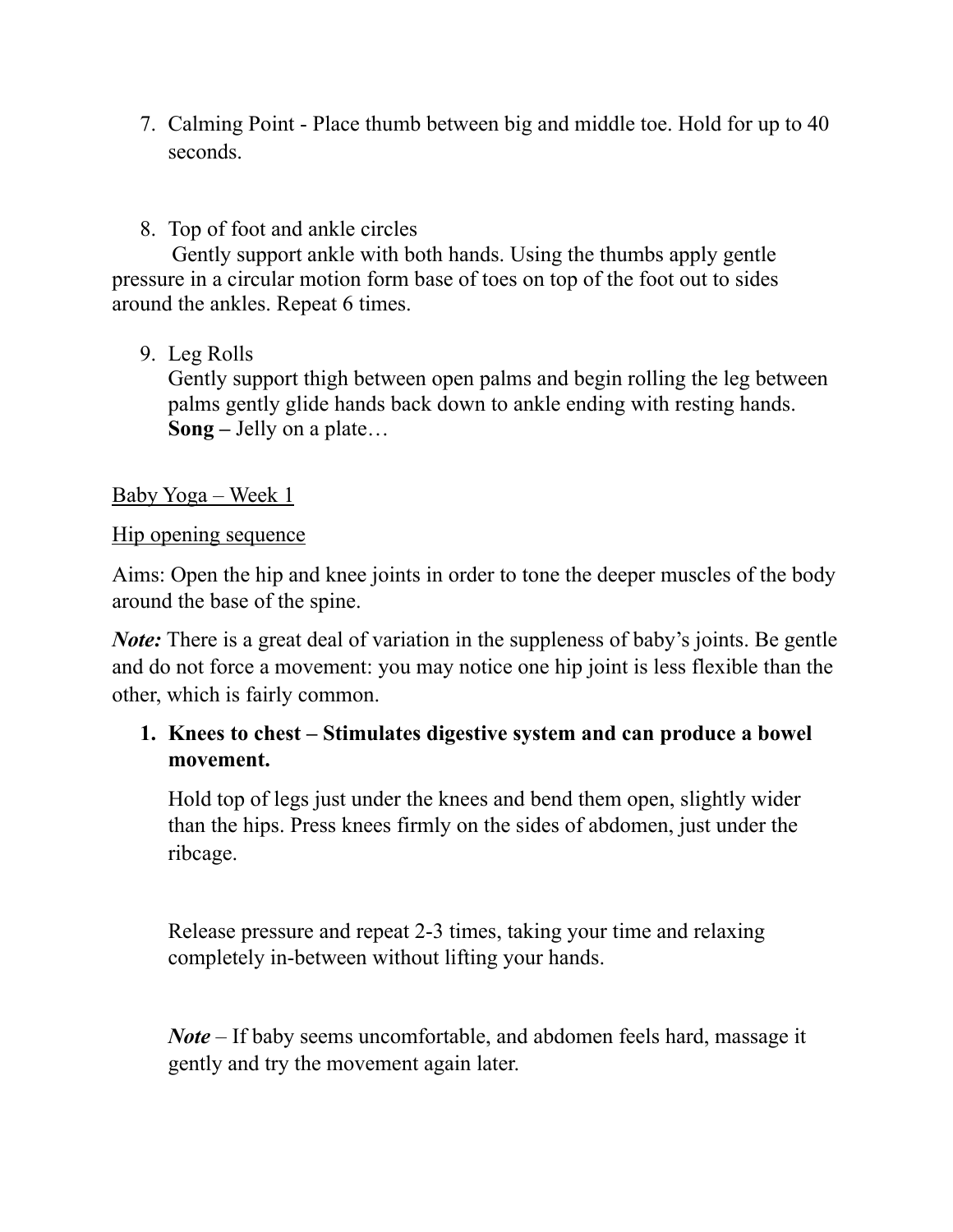2. Knees from side to side

Hands in same position as before, bring the bent knees together in alignment and move them to the left and then to the right. Press firmly on each side of the abdomen as above, taking your time to release the pressure before changing sides.

3. Pedal Stretch

Vary the previous stretch by moving the legs alternately toward the rib cage and stretched toward you, in a slow pedaling action.

4. Half Lotus – continues the asymmetrical movement

Holding feet, bring left foot toward the right hip in half lotus position. Press the heel on the side, where it reaches easily. Release and do the same with the right foot.

5. Butterfly – Open's Baby's hips

Hold ankles with both hands and bring soles of feet together. Gently push them towards the abdomen.

6. Closing the hips

Holding ankles as before, bring them together, drawing them slightly toward you. Repeat this movement slowly two or three times, your baby's eyes will close as you draw his knees in.

7. Leg Stretch and drop – shows baby the contrast between stretching and relaxing by combining both in one movement.

Still holding baby's ankles, lift the legs very slightly extending them at the same time, then let them drop loosely. Say 'stretch' and 'let go' in a lively sing song voice to make it more fun, and stress the contrast between stretching and relaxing. Repeat 3 times.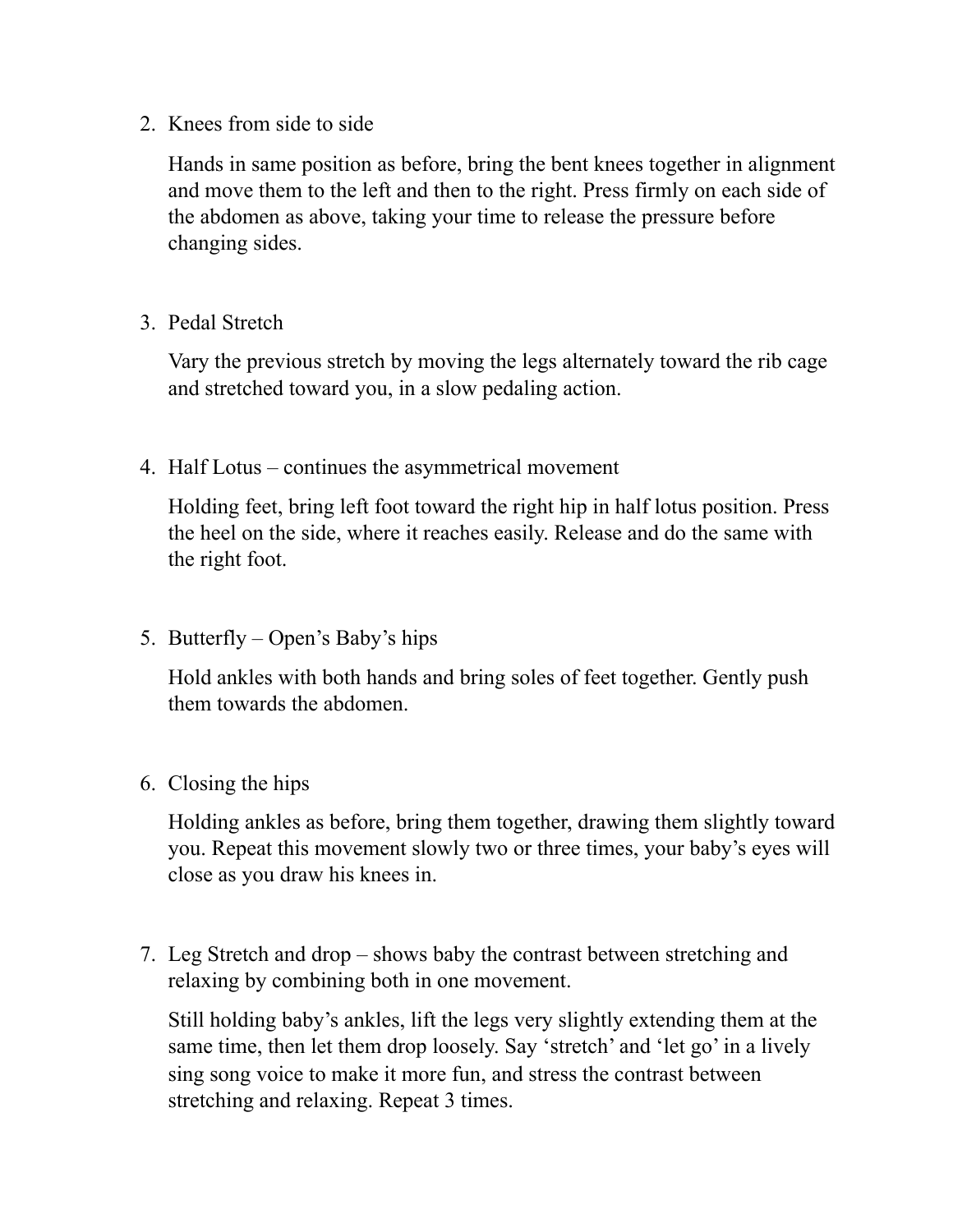# Tummy Massage Routine – Week 2

- 1. Resting Hands/Connecting movement Rest both hands lightly on baby's tummy (below rib cage and above top of nappy) for a few moments, allowing the healing warmth from your hands to flow to your baby.
- 2. Water Wheel Start to move hands from resting position, making scooping movements (below baby's rib cage to the top of the nappy), moving one hand after the other - much like a turning a water wheel. Use light pressure, just firm enough so your baby's skin moves slightly in response to your touch.
- 3. Water Wheel with legs up Keeping one hand on baby while your other hand holds baby's feet up - continue scooping with one hand this allows for a little more depth to the water wheel stroke.
- 4. Belly Button Smile Placing your thumbs together at the level of baby's belly button, gently glide them outwards to the sides of the waist. To finish, lightly place your hands over your baby's abdomen and encourage him or her to let go of any tension.
- 5. Sun & Moon This technique can really help calm babies with colic. Look at your baby's tummy like a clock. Starting at 6 o'clock to 12 o'clock (bottom to top) use your left hand to move around baby's bowel. Now use your right hand and massage in the opposite direction 12 o'clock to 6 o'clock (top to bottom). Repeat 6 times to gently move any trapped wind, gas, bubbles around and out of baby's tummy. **Song –** Hickory Dickory Dock…
- 6. I love you Wonderful bonding massage stroke and excellent at expelling gas and easing comfort. Make a gently 'I' 'L' 'U' movement across baby's tummy. 'I' start on the left side under baby's ribs - making a gentle stroke from under rib to top of hip. 'L' start on right side under baby's ribs - gently stroke across to body then down from ribcage to hip to form an 'L'. 'U' start on the top of baby's right hip - draw a line up to the bottom of rib cage, then across to the body and down to the top of the left hip. Repeat 3 times.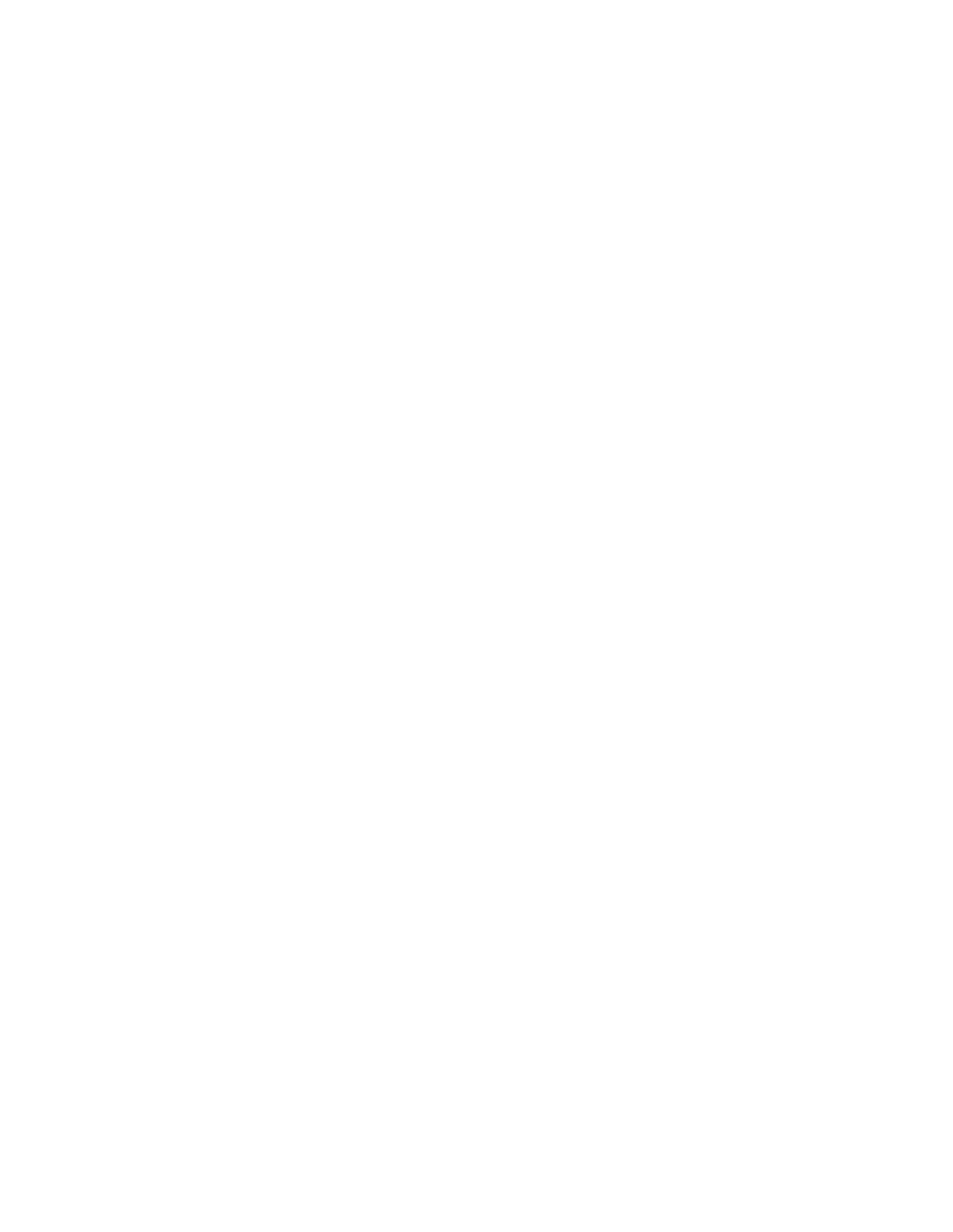Gently but firmly press the palms of your hands against the soles of baby's feet. Release and repeat. S/he may resist against your hands. When you feel her/him responding, increase the pressure. You may also press on one foot at a time, which will encourage kicking.

6. Leg lift  $\&$  drop – relaxing posture to end this sequence. It shows baby the use of the breath. Holding a foot in each hand, gently life her legs perpendicular to her body and then let them flop down relaxed. Inhale as you lift, exhale as you leg go. **Caution:** Don't lift baby's hips off the floor until s/he is ready for a bigger lift.

# Baby Massage Sequence for the relief of Colic/Gas

This massage routine can be used when problems like tummy pain, gas, constipation, or colic occur. Repeat this series of strokes three times, 2-3 times a day, for at least 2 weeks. This takes about 5-10 minutes, some alternate techniques, which can also help are: Resting hands, Touch relaxation and Containment holds.

Resting Hands

Begin taking a few deep breaths to relax, rest your hands-on baby's tummy for a few seconds – making eye contact and checking in withbaby.

Water Wheel

Stroke with alternating hands from ribcage to legs. Repeat 6 times with each hand.

Knees up

Bring baby's knees together and gently press them into tummy. Holdfor a slow count of 6.

 Sun and Moon One hand draws a clockwise full circle. The other draws a half circle(from approx. 10-15

on a clock)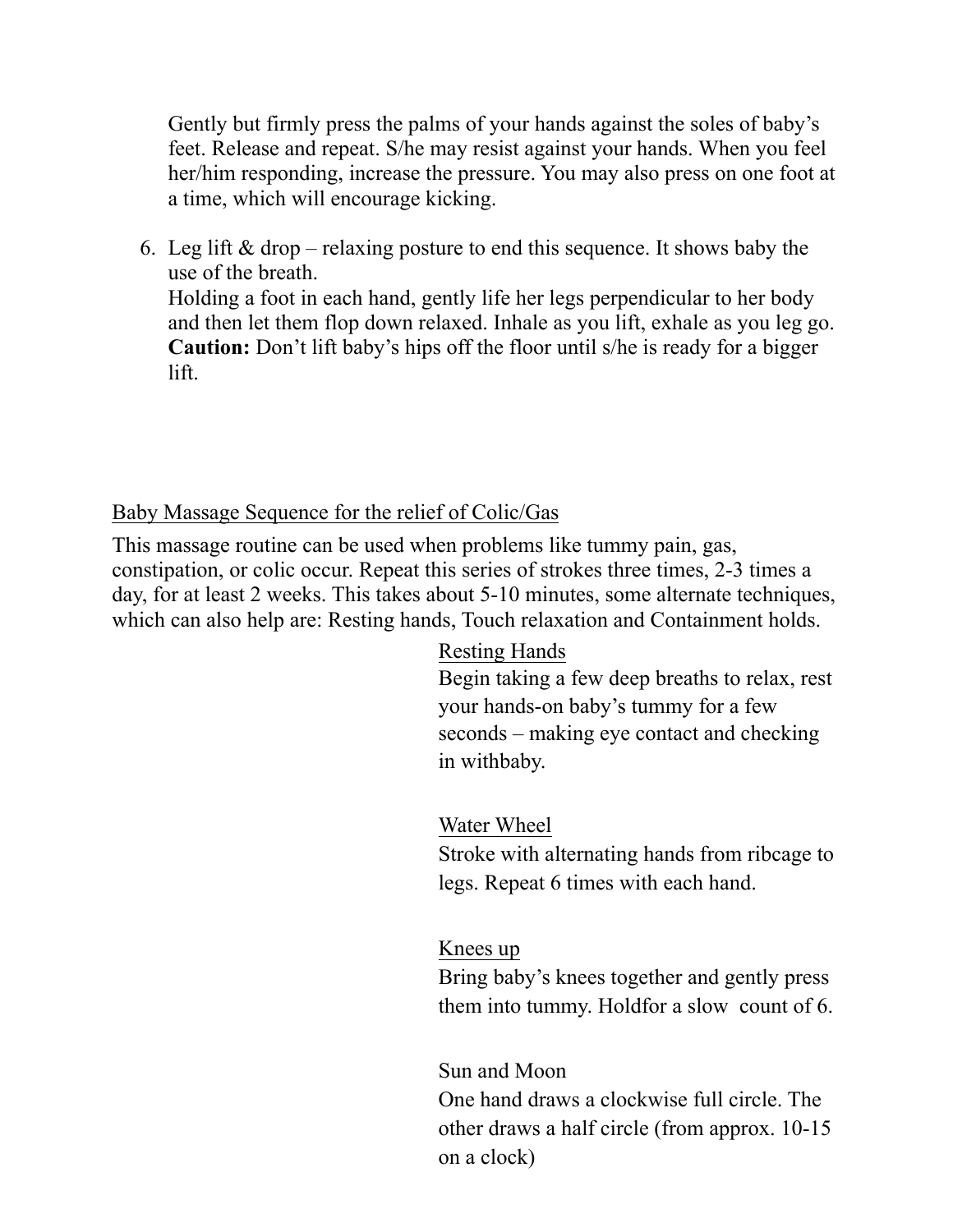5. Knees up – Repeat as above and do touch relaxation, gently bouncing legs.

# Chest, Arms and Hands Massage Routine – Week 3

# Chest:

- 1. Resting Hands/ Warming stroke Place both hands on your baby's chest for a few minutes then start to stroke gently outward from her sternum to shoulders. Repeat 3 times. Note- Age 6 weeks to 3 months use 3 fingers/ 3-6 months palm of hands.
- 2. Loving heart stroke Beginning at her sternum, trace a heart shape bringing both hands up to her shoulders, then down and back together. Repeat 3 times.
- 3. Open Book Place your hands together palm to palm, in a 'praying' gesture, with your fingertips pointing towards baby's face, your thumbs pointing up. Imagine that your hands are a closed book and your thumbs are the spine. Place your little fingers against baby's skin and 'open' the book by spreading your hands, until your thumbs - still touching each other - reach the baby's skin. Separate your hands and continue to move them outward across your baby in one smooth motion. Repeat 6 times.
- 4. Butterfly/Loving Crisscross In a crisscross pattern, stroke diagonally from one side of your baby's hip, up and over the opposite shoulder, and back down to her hip. Repeat 3 times each side. **Song –** Hot Cross buns… Arms:
- 1. Love tap With one hand, hold baby's wrist. Relax upper arm by tapping lightly from wrist to shoulder.
- 2. C-Shape Glide Hold wrist with one hand and hold your other hand in a Cshape around baby's wrist - gently stroke up the outside of the arm from wrist to shoulder and back down. Repeat 3 times.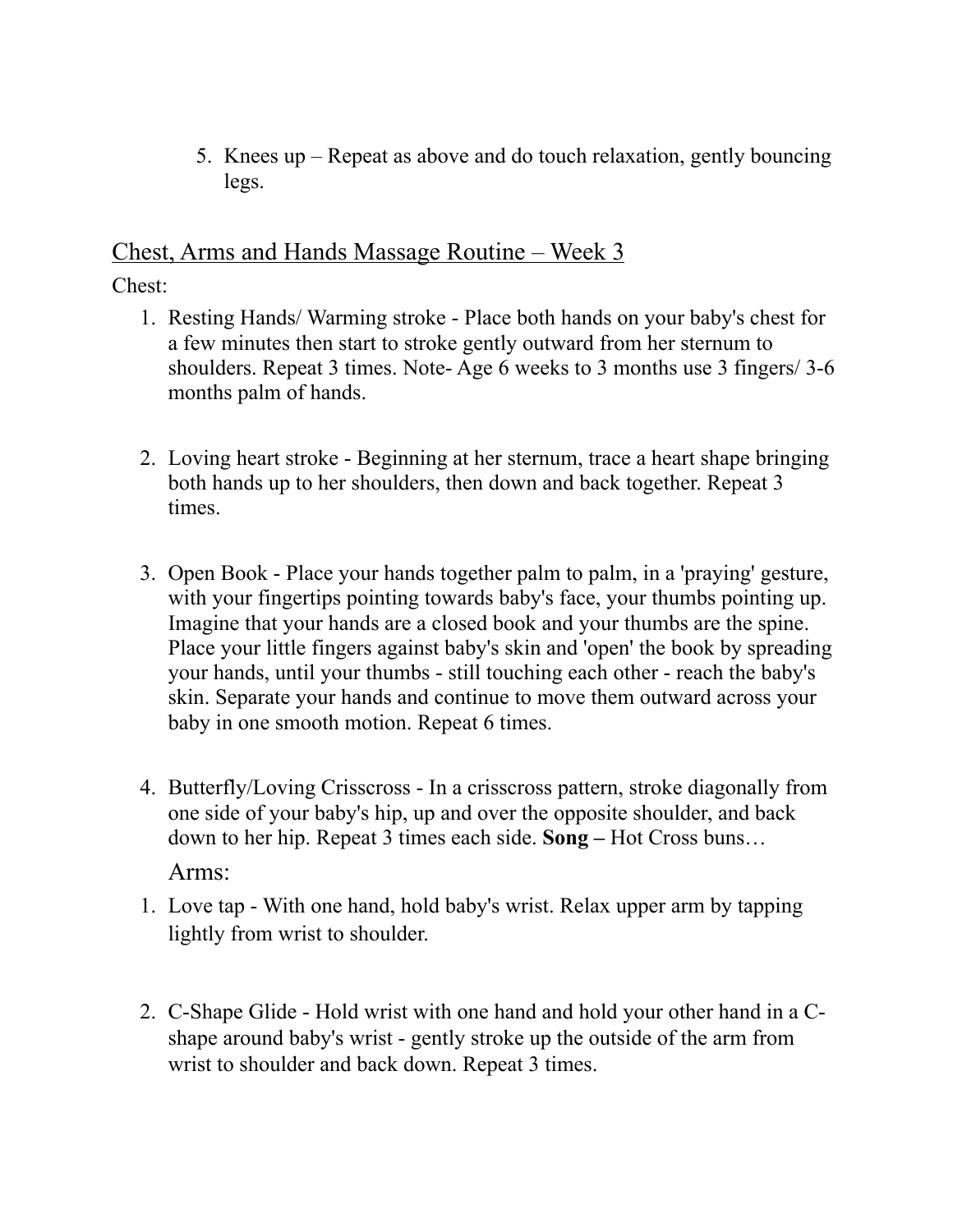- 3. C-Shape Twist Gently cup index and thumb around baby's wrist move hands one right above the other, stroke from wrist to shoulder with both hands rotating in opposite directions, as if you were gently wringing a towel. Repeat 2-3 times.
- 4. Arm Relaxer To complete the arm massage gently squeeze and release the arm muscles working from the top of the arm to the hands.

#### Hands:

- 1. Hands Wrist circles Massage her wrist by moving your fingers in small circles.
- 2. Thumb to Palm massage Gently rest baby's hand, palm up in your hands, gently massage palm moving thumb over thumb from heel of hand to fingers. **Song –** Round and round the garden, like a teddy bear…
- 3. Palm Stroke and finger rolling/coining Keep hands in the same position and begin to gently roll each finger between your thumb and index finger. Gently squeezing and pulling at tip of each finger. Repeat 2 times.

#### Baby Yoga – Week 3

Arm and Shoulder stretch – Opens chest, expands breathing, strengthens back muscles and opens baby's trust.

1. Out Stretch and loving cuddle

Hold wrists as you inhale. Exhaling as you slowly stretch them out to the side until you feel resistance. Bring arms back crossing them over each other, changing arms in the cross the second time. Repeat 2 times.

Song: Open shut them, open shut them don't get in a muddle, open shut them, open shut them give yourself a cuddle.

2. Circle Stretch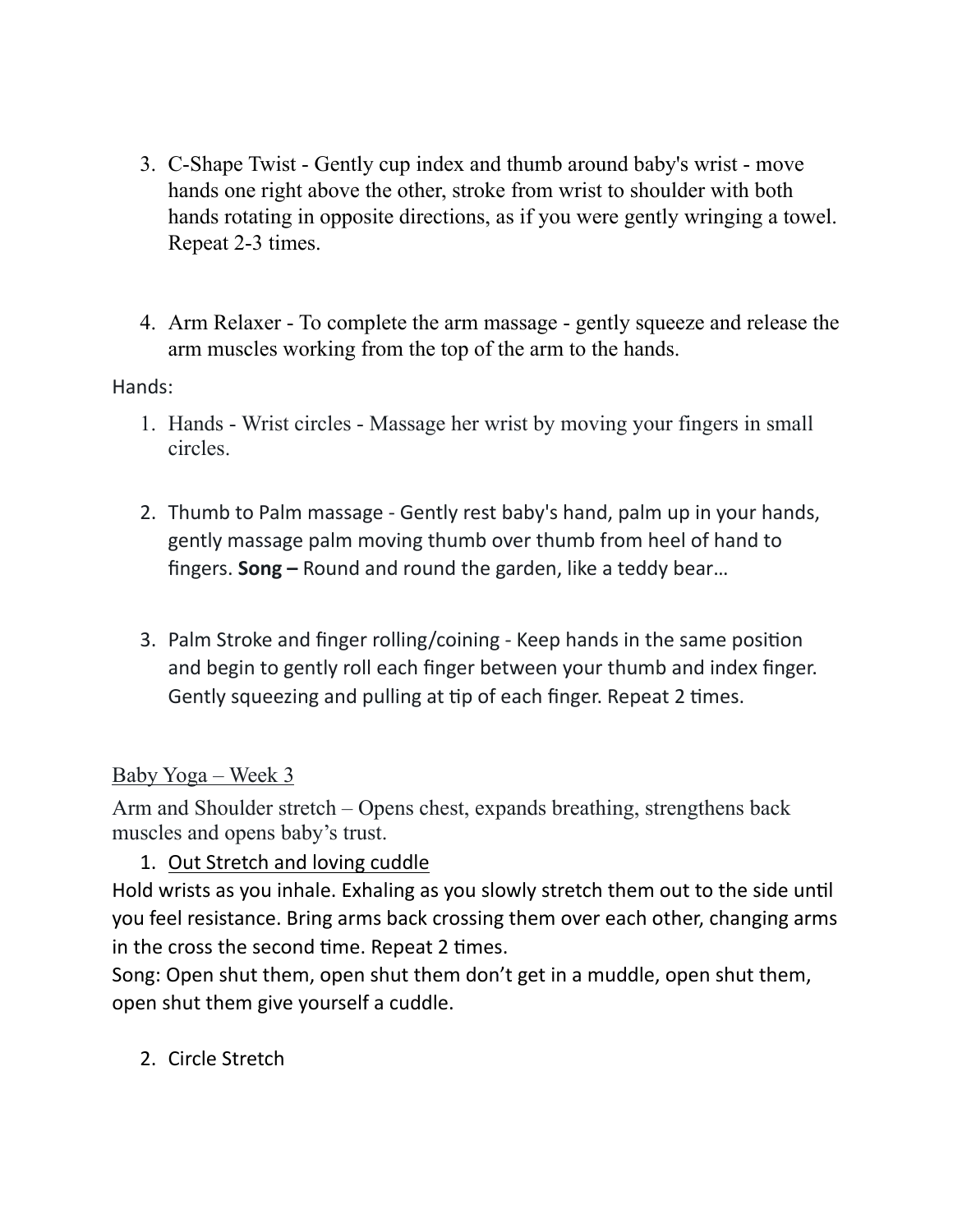Hold baby's wrists and gently bring them up over her face and open them out in a wide circle before coming back again. Be attentive with the flow of your breath with the movement.

3. Star Stretch

Bring one hand and opposite foot toward each other across the body. Bring one foot to touch the nose. Repeat 3 times.

# Face, Head and Back of the Body Massage Routine – Week 4

- 1. Forehead relaxer Cradling your baby's head in both hands, placing your thumbs between your baby's eyebrows and gently stroke from center of forehead, above nose, to the temples. Repeat 3 times. Keeping hands in position as above, places pads of index finger or thumb at the bridge of baby's nose. Using gentle pressure, stroke down the sides of the nose out over the cheeks continuing out over the top of the ear. Repeat 3 times.
- 2. Nose/Cheek stroke/decongester Using finger tips slide down either side of the nose. Repeat 3 times and on 3rd stroke as you reach the outside of baby's nostrils pull each side gently for a count of 5-10. Using your fingertips, massage the jaw in small circles.

Teething Sequence:

- 1. Gum Massage Place a clean forefinger into baby's mouth and make gentle circular motions along the gum line where teeth are trying to emerge. Repeat as long a baby is happy.
- 2. Heart Place pads of fingers at the front of the ears, in one sweep stoke over and behind ears then along the jaw line tracing a heart shape on your baby's face, bringing your hands together at the chin.
- 3. Jaw circles Place pads of fingers at the front of the ears and make small spiral movements along the jaw to the chin.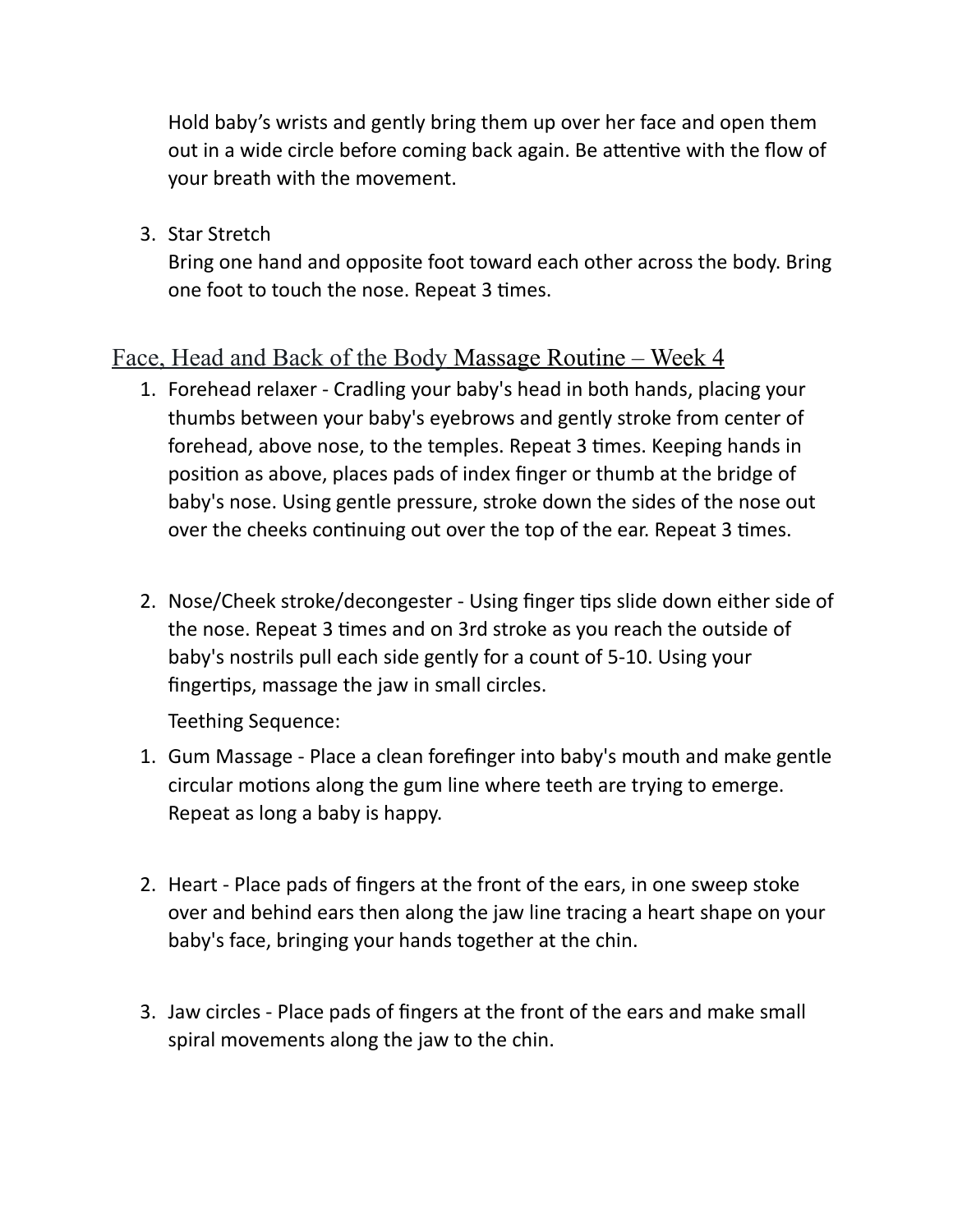- 4. Smile Place pads of thumbs above the center of the top lip and sweep up and out in the shape of smile. Repeat under the bottom lip.
- 5. Pout Press Place pads of forefingers together under the nose, with a gentle pressing motion, trace the shape of the mouth moving fingers from top of lip to meet in the middle at the bottom.
- 6. Angel kiss overhead and ears Cradling your baby's head in both hands, using small circular movements massage the scalp with your fingertips, as if you're shampooing. (Avoid the fontanel - soft spot on top of baby's head) ending at ears, making small circles between your thumb and index finger.

Back of body:

- 1. Back Massage Entire back of the body warm up Place baby on tummy horizontally in front of you, or lay her across your outstretched legs. Keep her hands in front of her, not at her sides. Start at baby's heel, gently glide hands up each leg, over buttocks, continuing up the back, then cup the shoulders and gently glide down the arms to the hands. Slide hands back to arm pits and back down to heels. Repeat 6 times.
- 2. Back Circles Keeping hands at the same position glide hands to top of legs, under bum, using thumbs or fingertips massage small circles over buttocks, up either side of the spine - avoid pressing on spine directly - to the shoulders massaging them in small circular motion. Glide hands back down to ankles. Repeat 6 times.
- 3. Back and Forth Holding your fingers like a rake, stroke down her back. Gently move each hand back and forth (keeping them going in opposite directions) from the base of the neck to buttocks. Repeat 3 times.
- 4. Bottom Relaxer Gently tap into baby's bottom with pads of fingers. Then cup the hands and gently tap bottom.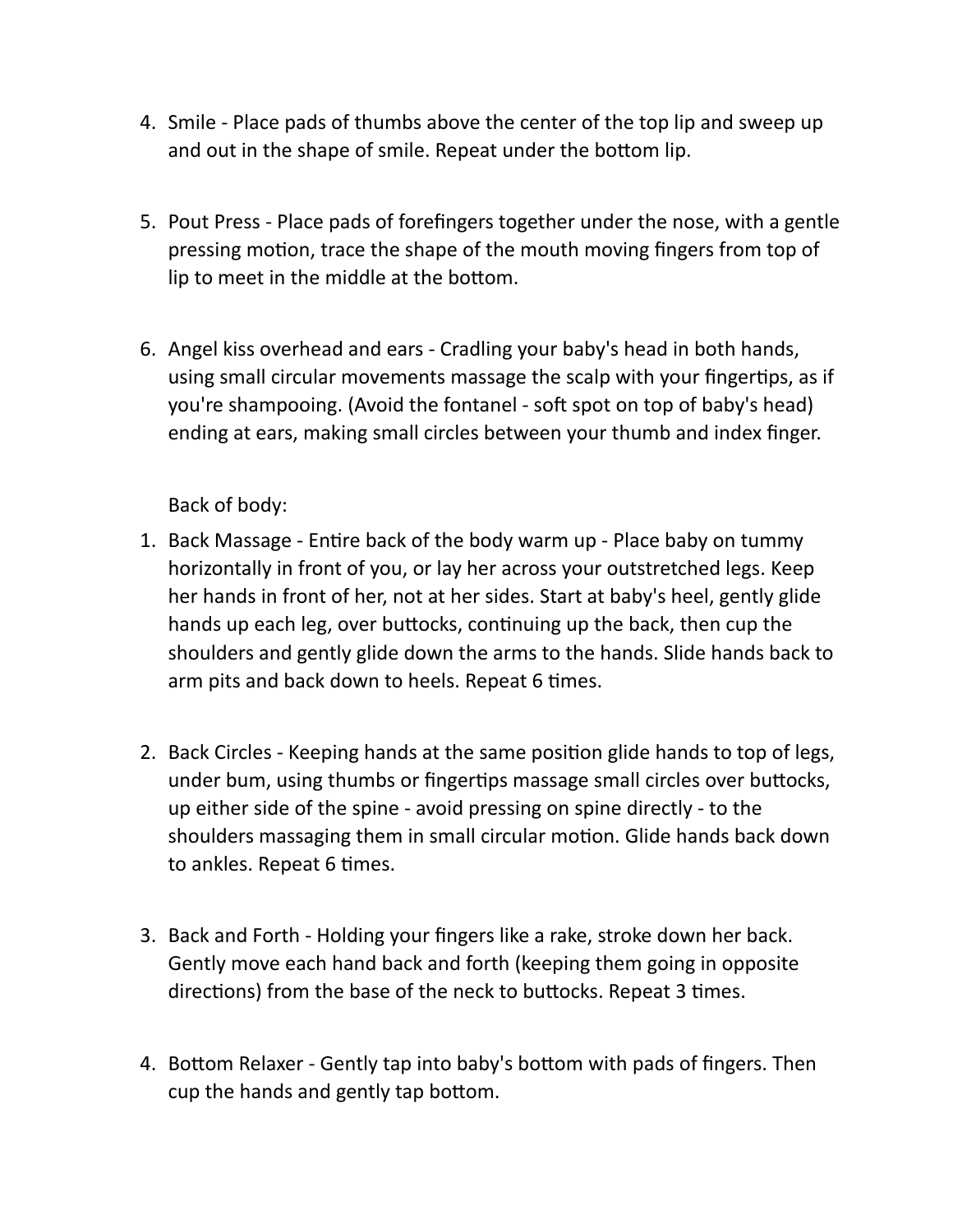- 5. Lift and Glide Cross hands over baby's back draw both hands up towards the spine, lifting them up and switching the cross as you go - all the way to the shoulders. Slide back down. Repeat 3 times.
- 6. Combing Gently glide the index finger and middle finger either side of baby's spine from neck to bottom. Alternating hands.

#### **Baby Yoga – Week 4**

Tummy time

- For babies not fond of tummy time
- Building core, back, neck and arm strength and develop cervical curve.
- Encourages rolling over and crawling
- Alleviates wind/constipation

#### Caution:

- Do not put pressure on any of baby's joints
- Baby drum is safe from newborn, others only after 16 weeks.
- Build up slowly, do not attempt all in one go with all the reps.
	- 1. Baby Drum

Sit with baby across your legs on their tummy outstretched, with arms in-front of them. Gently lift legs in cycling motion while drumming baby's back with cupped hands. Open legs to give baby a stretch and relax. Repeat 3 times.